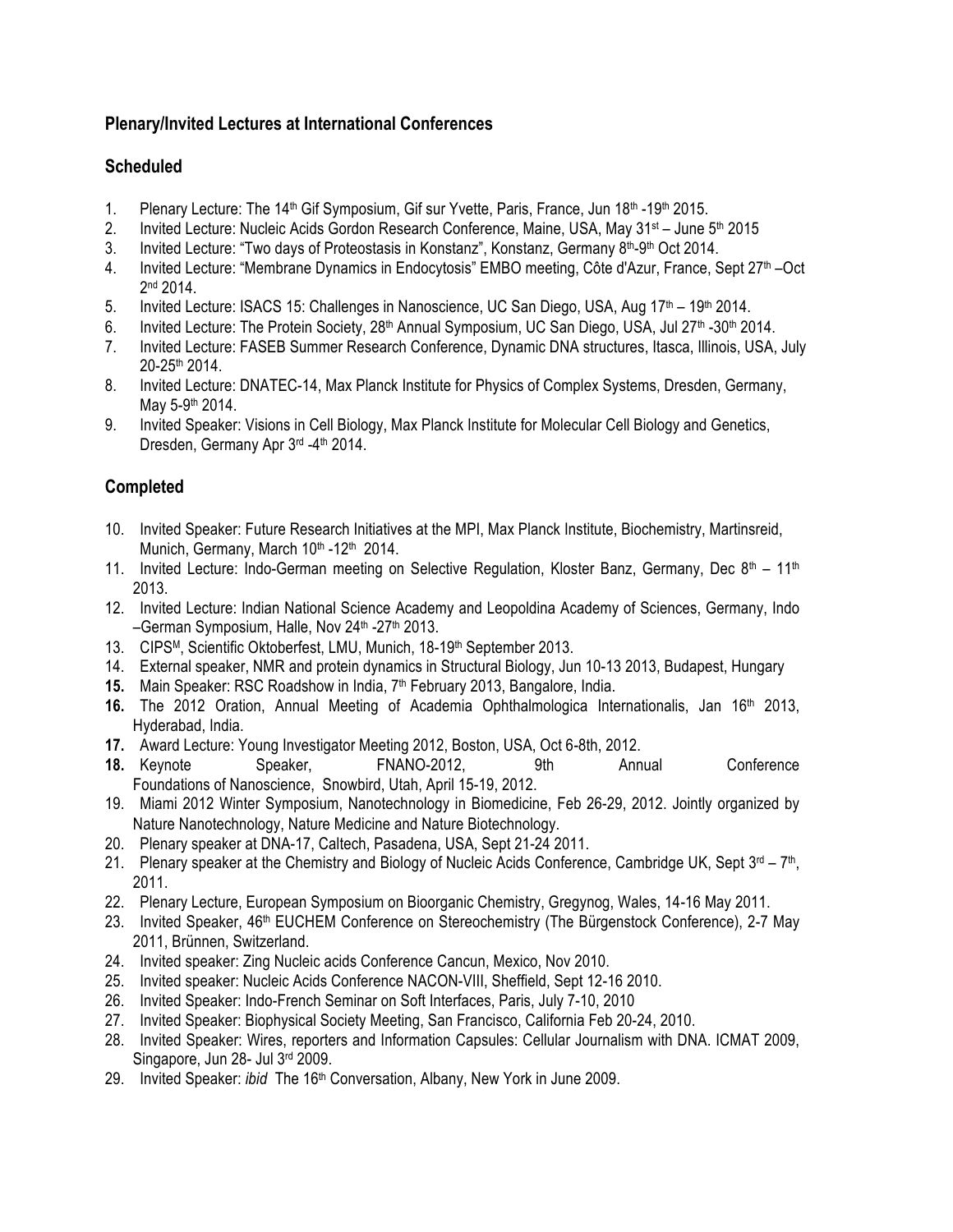- 30. Invited Speaker: *ibid* 2nd International Symposium on Nanomedicine (ISNM 2009), Okazaki, Japan, Feb 4- 7 2009.
- 31. Invited Speaker: *ibid* Asian Academic Seminar 2008, Jawaharlal Nehru Centre for Advanced Scientific Research, Bangalore, India, Dec  $25<sup>th</sup> - 30<sup>th</sup> 2008$ .
- 32. Invited Speaker: First Blueprint, now Bricks: DNA is construction material on the Nanoscale. 4th Indo-Israel Conference in Condensed Matter Physics, Tsfat, Israel, Nov  $3^{rd}$  –  $6^{th}$  2008.
- 33. *ibid* Plenary Lecture Nano 2008, Rio De Janeiro, Jun 6<sup>th</sup>, 2008, Brazil.
- 34. Invited Speaker: *ibid* ICONSAT 2008, Chennai, India Feb 26<sup>th</sup> 29<sup>th</sup>, India.
- 35. Invited Speaker: First Blueprint, now Bricks: DNA is construction material on the Nanoscale: Bangalore-Nano, Bangalore, Dec 7<sup>th</sup> 2007.
- 36. Invited Speaker: Alternative approaches to structural DNA nanotechnology: 1st International Symposium of NanoMedicine-from Basic to Applications, Okazaki, Japan, Apr 20<sup>th</sup>, 2007.

#### **Contributed Talks at International Conferences:**

- 1. New Design Paradigms: Tetraplex building blocks for structural DNA nanotechnology: The 15th Conversation, Albany, USA, Jun 23rd, **2007**.
- 2. Tetraplex building blocks and alternative approaches to structural DNA nanotechnology: NACON VII, Sheffield, UK, 2nd April **2007**.
- 3. Wires, Reporters and Information Capsules: Cellular Journalism with DNA. Zing Conference on Nucleic Acids, Cancun, Mexico, Feb 22-25th, **2009**
- 4. PrimiR 17-92 folds into a tertiary structure and autoregulates its processing. International Conference on Riboregulation. Shanghai, China, Sept 10<sup>th</sup> – 12<sup>th</sup>, 2012. (RNA Society Fellowship awarded)
- 5. SimpHony: Simultaneous pH mapping technology enabled by programmable DNA nanomachines Zing Conference on Nucleic Acids, Cancun, Mexico, Nov 14-18, **2012**.

#### **Special Lectures/Invited Departmental Talks only at International Universities:**

- 1. *Molecular DNA devices in Living Systems*; Dept of Chemistry, **University of Chicago**, Chicago, 31st Oct 2013.
- *2*. ibid. Dept of Chemistry & Biochemistry, **University of Maryland**, Baltimore, 23rd Sept 2013.
- 2. ibid. **University of Goettingen**, Goettingen, 9<sup>th</sup> May 2013
- *3*. ibid. Dept of Biological Sciences, **Columbia University**, New York, 10th April 2013.
- *4*. ibid; Dept of Chemistry, **New York University**, New York, 9th April 2013.
- *5*. ibid, **Institut Curie**, Paris, 3rd April 2013.
- *6*. ibid Dept of Biological Engineering**, Massachusetts Institute of Technology**, Boston, 5th October 2012.
- *7*. ibid: **University of Frankfurt**, Frankfurt, Germany 23rd Apr 2012.
- 8. ibid; **ETH Zurich**, Switzerland 8<sup>th</sup> June 2012.
- *9*. ibid: Dept of Biological Sciences**, National University of Singapore**, August 2011.
- *10*. ibid: **Institut Curie**, Paris, France, May 2011.
- *11*. ibid; **MRC Laboratory of Molecular Biology**, University of Cambridge, UK, May 2011.
- *12*. ibid: RCE Mechanobiology, **National University of Singapore**, Singapore, Feb 2011
- *13*. ibid: Dept of Chemistry, **Carnegie Mellon University**, Pittsburgh, USA, November, 2010
- *14*. ibid: **LMU, Munich**, Germany, September 2010.
- *15*. ibid: Dept of Physics**, University of Cambridge**, Sept 2010.
- *16. Wires, Reporters and Information Capsules: Cellular Journalism with DNA*. Dept of Chemistry, **University of Cambridge**, Feb 2009.
- *17*. ibid: **Rockefeller University**, June 2009.
- *18*. ibid: Dept of Chemistry, **Weizmann Institute of Science**, Rehovot, Israel, November 2008.
- *19*. ibid: The Biodesign Institute, **Arizona State University**, June 2007.
- *20*. ibid: Dept of Biochemistry**, University of Cambridge**, UK, September 2007.

**Invited Talks (Select Meetings in India and Special Lectures only)**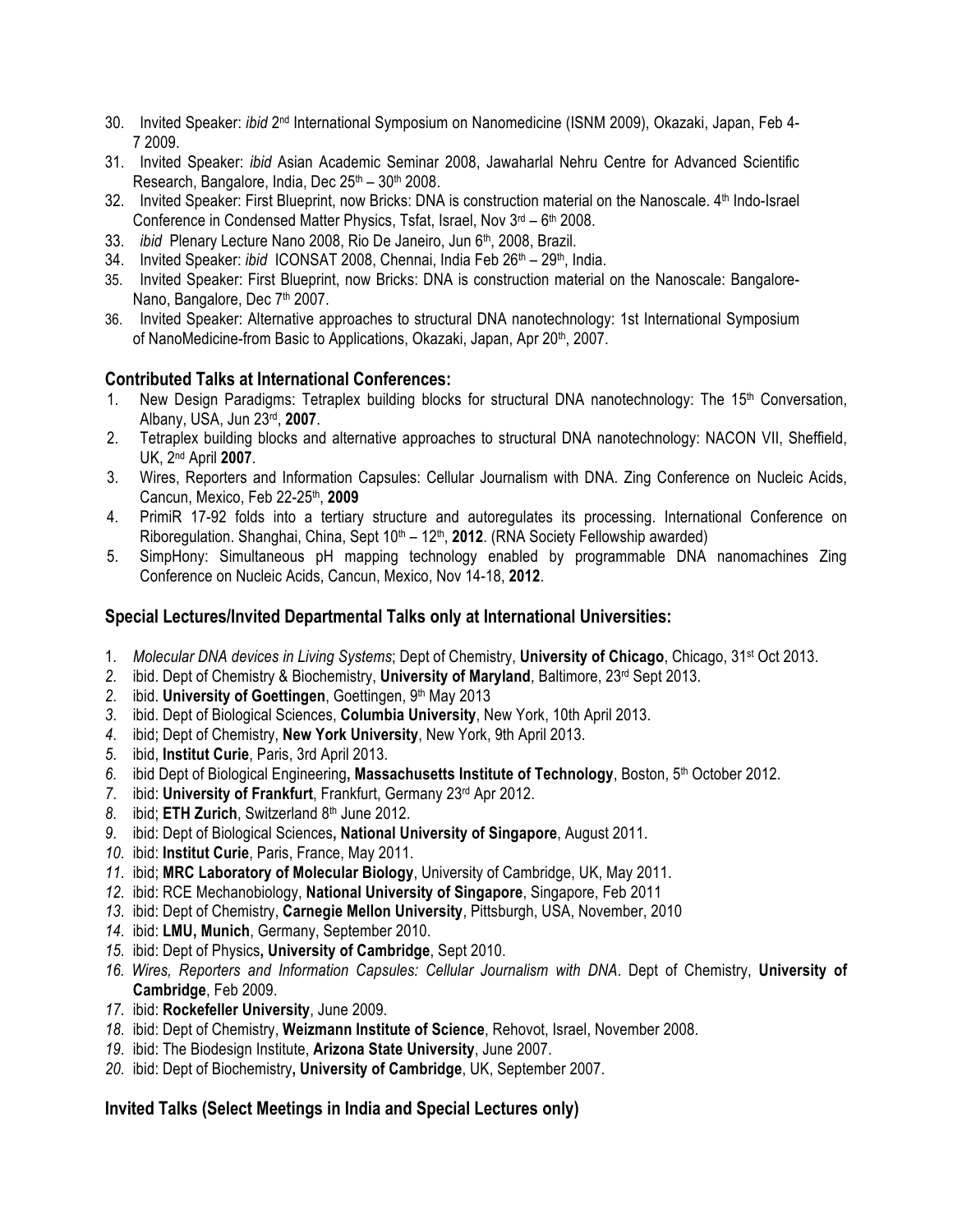- 1. Plenary Lecture: All India Cell Biology Conference, Dec  $22^{nd}$  -24<sup>th</sup> 2013, Bangalore.
- 2. Invited Speaker: NanoIndia, Feb 19<sup>th</sup> -20<sup>th</sup> 2013, Trivandrum.
- 3. Main Speaker: International Symposium on Challenges in Chemical Biology, Jan 27<sup>th</sup> -29<sup>th</sup>, 2013, Kolkata.
- 4. Plenary Lecture: Karnataka Science and Technology Academy, Annual Meeting, Dec 20th 2012.
- 5. Invited Talk: Guha Research Conference, Shillong, 28<sup>th</sup> Nov 2<sup>nd</sup> Dec, 2012.
- 6. Main Speaker: Complex Chemical Systems. Indo German Conference, IISER Bhopal Dec 3rd -6th 2012.
- 7. Molecular DNA devices in Living Systems. Guha Research Conference, Shillong, Nov 28th -Dec 2nd , 2012
- 8. ibid. ASET Colloquium, Tata Institute of Fundamental Research, Bombay, May 4, 2012.
- 9. ibid. Recent Trends In Biology, University of Pune, Feb 3-4, 2012.
- 10. Colloquium, BSBE Dept, Indian Institute of Technology, Kanpur, Feb 1, 2012.
- 11. Pfizer Symposium, Organic Chemistry Department, Indian Institute of Science, Jan 16, 2012
- 12. Young Investigator Meeting 2012, Lonavala, Jan 8-12, 2012.
- 13. Indo-European Symposium on Frontiers of Chemistry, NISER, Bhubaneshwar, Nov 10-12, 2011.
- 14. R. A. Mashelkar Endowment Lecture, National Chemical Laboratories, Pune, 16 Jun 2011.
- 15. 79<sup>th</sup> Society of Biological Chemists (India) meeting. IISc, Bangalore, 13-15 Dec 2010.
- 16. First Blueprint, now Bricks DNA as construction material on the Nanoscale. TIFR Hyderabad Foundation Stone Ceremony, Hyderabad, Oct 19th 2010.
- 17. *ibid.* Public Lecture at St. Joseph's College, 24<sup>th</sup> Sept 2010.
- 18. DNA as construction material on the Nanoscale: Workshop on Nanotechnology at National Institute of Advanced Studies (NIAS), Bangalore, India, Dec 17<sup>th</sup> 2009.
- 19. *ibid* I2CAM School on Emergence in Genomic Matter, JNCASR, 8<sup>th</sup> -15<sup>th</sup> Feb 2009.
- 20. Wires, Reporters and Information Capsules: Cellular Journalism with DNA. Colloquium, Tata Institute of Fundamental Research, Mumbai, Oct 15<sup>th</sup>, 2008.
- 21. Invited Speaker: *ibid* Wellcome Trust-DBT India Alliance Launch Meeting. Sept 10<sup>th</sup> 2008, New Delhi, India.
- 22. DNA as construction material on the Nanoscale: Workshop on Nanotechnology, M. S. Ramiah Institute of Technology, Bangalore, Oct 6<sup>th</sup> 2007.
- 23. *ibid*: Workshop on Nanotechnology at National Institute of Advanced Studies (NIAS), Bangalore, India. Sept 11<sup>th</sup> 2007.
- 24. First Blueprint, now Bricks DNA's new avatar. Bishop Cotton Women's Christian College, Bangalore 17th April, 2007.
- 25. First Blueprint, now Bricks DNA is construction material on the nanoscale: St. Joseph's College, Bangalore,  $9<sup>th</sup>$ Dec, 2006.
- 26. *ibid* Nucleation, Aggregation and Growth. Bangalore, Jan '07.
- 27. *ibid*. Indian Academy of Sciences, Mid Year Meeting, Bangalore, July 14<sup>th</sup> 2006
- 28. Structural DNA Nanotechnology DNA as construction material on the nanoscale: Dr Ambedkar Institute of Technology, Nanomaterials: an Emerging area of Nanotechnology, Bangalore, Apr '06.
- 29. Unusual nucleic acid structures through the eyes of human telomerase RNA: Bioblooms '06, MS Ramaiah Institute of Technology, Bangalore, Mar '06.
- 30. Creating Novel Functional nanostructures using Four-stranded DNA. Workshop on Healthcare and Nanotechnology, SASTRA, Thanjavur, May '05.
- 31. First Blueprint, now Bricks DNA reinvented: Dept of Biological Sciences, TIFR, Open Day, Mumbai, Aug '05.
- 32. *ibid*: Monsoon Meeting, SCRAC, ACTREC, Mumbai, Aug '05.

#### **Students and Postdoctoral Fellows Mentored**

Souvik Modi, PhD Ramveer Choudhary, M.S. Dr Justin Yeoman (PhD from Univ of Cambridge), Leverhulme Study abroad Fellowship Dhiraj Bhatia, PhD